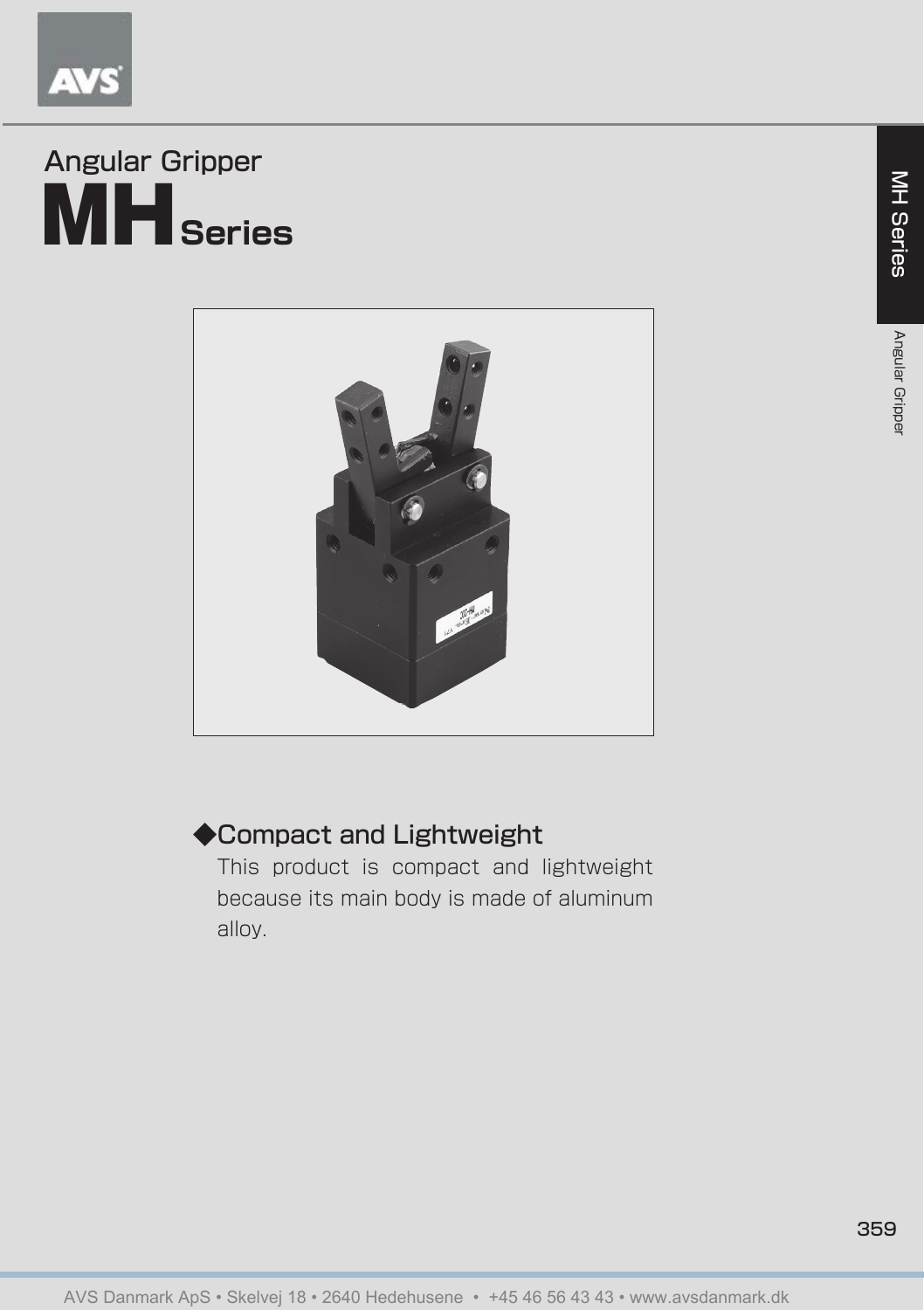





#### Action Type

A: Single Acting Normally Open B: Single Acting Normally Close

C: Double Acting

**MH Series** 

## ■Internal Structure Diagram



| Parts List     |                              |                   |  |  |  |  |  |  |
|----------------|------------------------------|-------------------|--|--|--|--|--|--|
| <b>NO</b>      | Name                         | Material          |  |  |  |  |  |  |
| $\overline{1}$ | Main Bodv                    | Aluminum Allov    |  |  |  |  |  |  |
| $\mathbf{P}$   | <b>Head Cover</b>            | Aluminum Alloy    |  |  |  |  |  |  |
| 3              | Piston Rod                   | Carbon Steel      |  |  |  |  |  |  |
| 4              | Piston                       | <b>Brass</b>      |  |  |  |  |  |  |
| 5              | l ever                       | Carbon Steel      |  |  |  |  |  |  |
| 6              | Fulcrum Pin                  | Carbon Steel      |  |  |  |  |  |  |
| $\overline{7}$ | Press Fit Pin                | Carbon Steel      |  |  |  |  |  |  |
| 8              | Metal                        | Brass             |  |  |  |  |  |  |
| 9              | 0 Ring                       | <b>NBR</b>        |  |  |  |  |  |  |
| 10             | 0 Ring                       | <b>NBR</b>        |  |  |  |  |  |  |
| ו ו            | Countersunk Head Screw       | Carbon Steel      |  |  |  |  |  |  |
| 12             | Locating Snap Ring for Shaft | <b>Hard Steel</b> |  |  |  |  |  |  |
| 13             | Rod Packing                  | <b>NBR</b>        |  |  |  |  |  |  |

### 360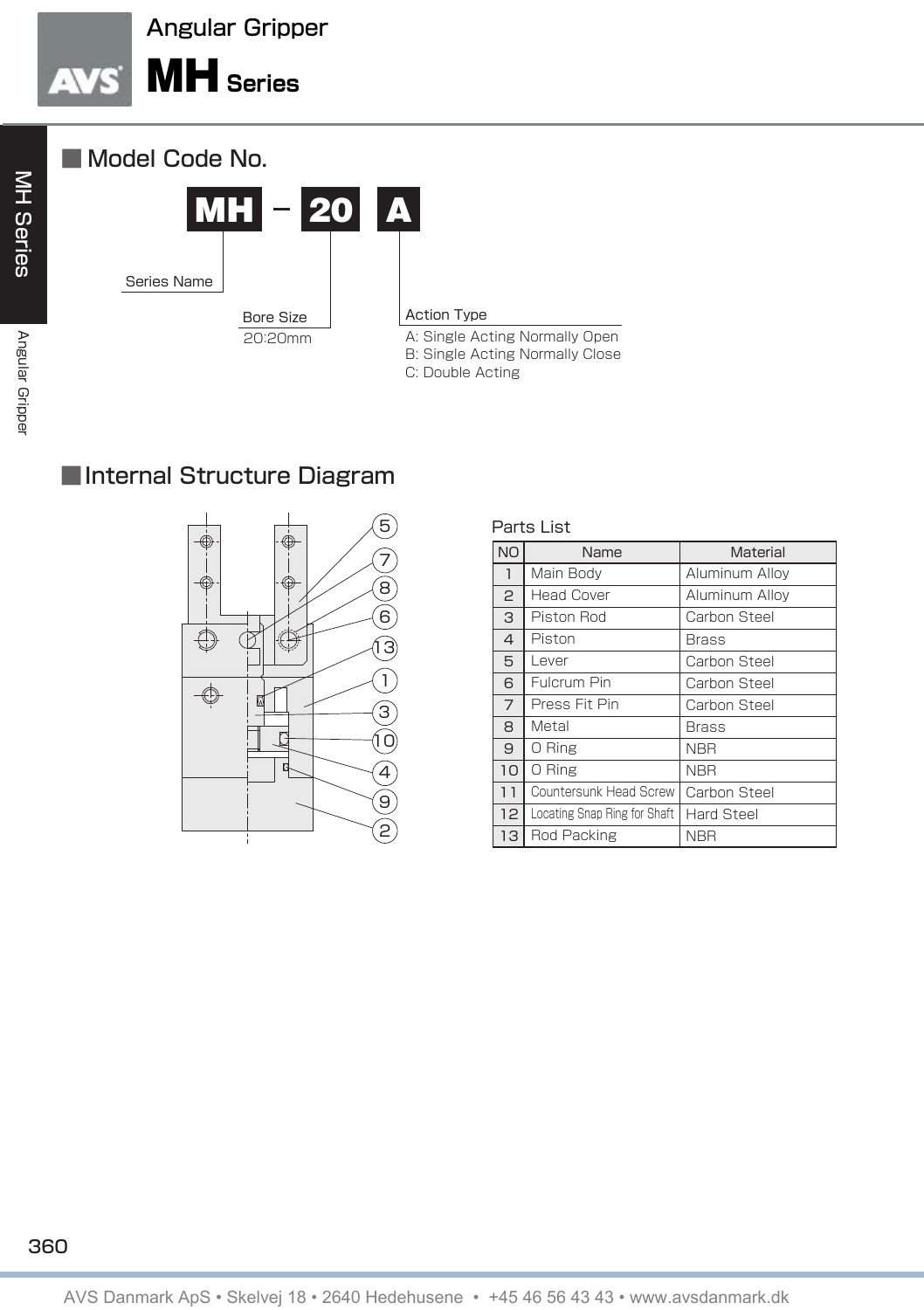## ■Specifications

| Fluid                                | Air                                       |
|--------------------------------------|-------------------------------------------|
| Maximum Operating Pressure [MPa]     | 0.7                                       |
| <b>MPal</b><br>Proof Pressure        | 1.05                                      |
| [°C]<br><b>Operating Temperature</b> | $0\neg 60$ (No Freezing)                  |
| Lubrication                          | Required (Equivalent to Turbine ISO VG32) |
| Pipe Bore                            | M5×0.8                                    |

| Action<br>Type                     | Model         | <b>Bore</b><br><b>Size</b><br>[mm] | Minimum<br>Operating<br>Pressure<br>[MPa] | Lever Screw             |                 | <b>Gripping Force</b><br>[N] Note) 1<br>Close Open |    | <b>Outside Dimensions</b><br>$(T \times W \times L)$<br>[mm] Note)2 | Product<br><b>Mass</b><br>[g] |
|------------------------------------|---------------|------------------------------------|-------------------------------------------|-------------------------|-----------------|----------------------------------------------------|----|---------------------------------------------------------------------|-------------------------------|
| Double<br>Acting                   | <b>MH-20C</b> | 20                                 | $\Omega$ . 1                              | $M4\times 0.7$<br>(x 4) | M3X0.5<br>(x 4) | 9                                                  | 22 | 32×32×50.5                                                          | 195                           |
| Single Acting<br>Normally<br>Open  | <b>MH-20A</b> | 20                                 | 0.2                                       | $M4\times 0.7$<br>(x 4) | M3×0.5<br>(x 4) | 8                                                  | _  | 32×32×50.5                                                          | 180                           |
| Single Acting<br>Normally<br>Close | <b>MH-20B</b> | 20                                 | 0.2                                       | $M4\times 0.7$<br>(x 4) | M3×0.5<br>(x 4) |                                                    | 22 | 32×32×50.5                                                          | 180                           |

Note 1): L indicates the distance (cm) from the fulcrum pin to the grip point. This is an effective value when the pressure is 0.5 MPa. Note 2): The outside dimensions indicate the main body dimensions. (Excluding the levers)

■Effective Gripping Force (Closing Force)



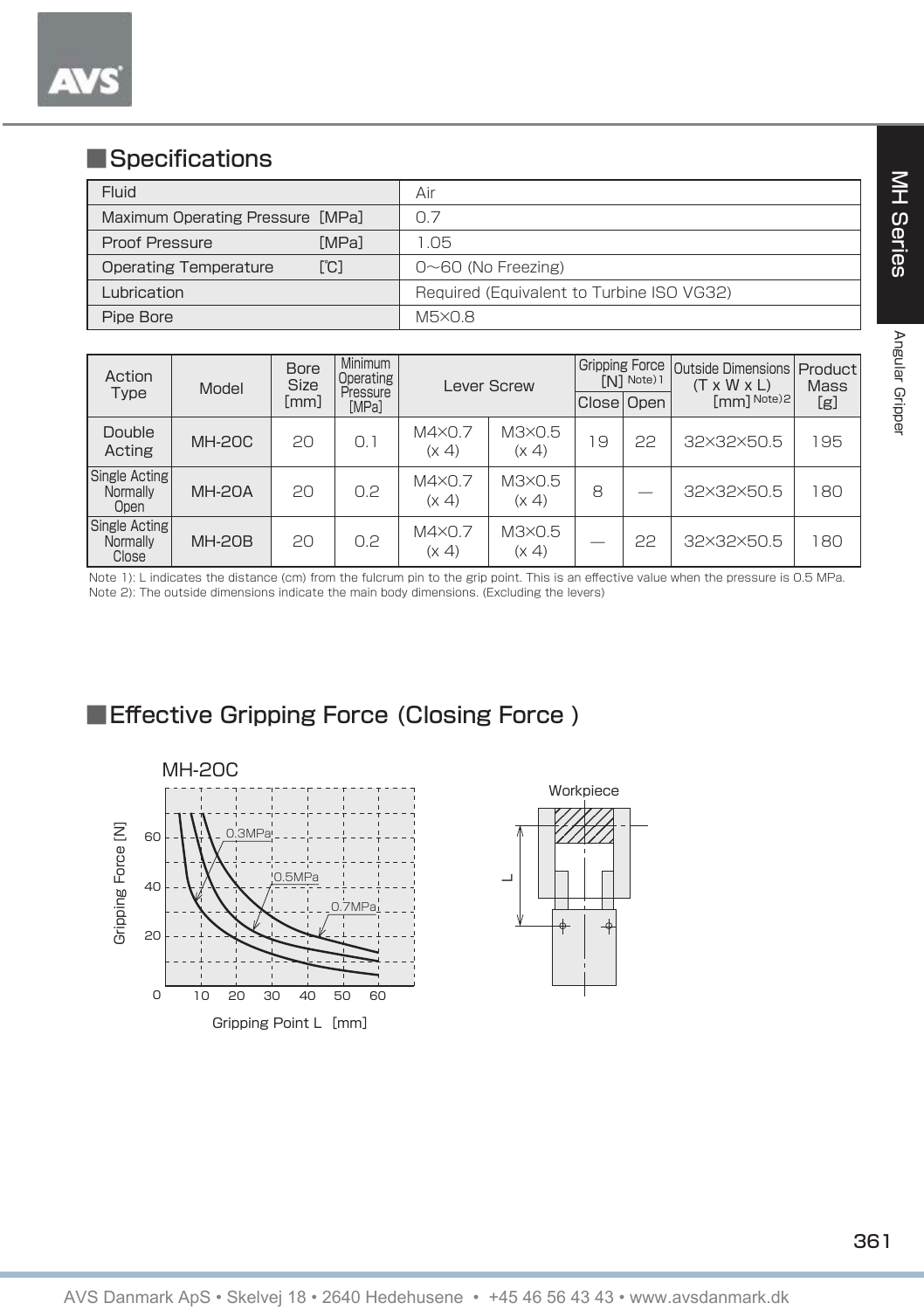



■Dimensions MH-20A

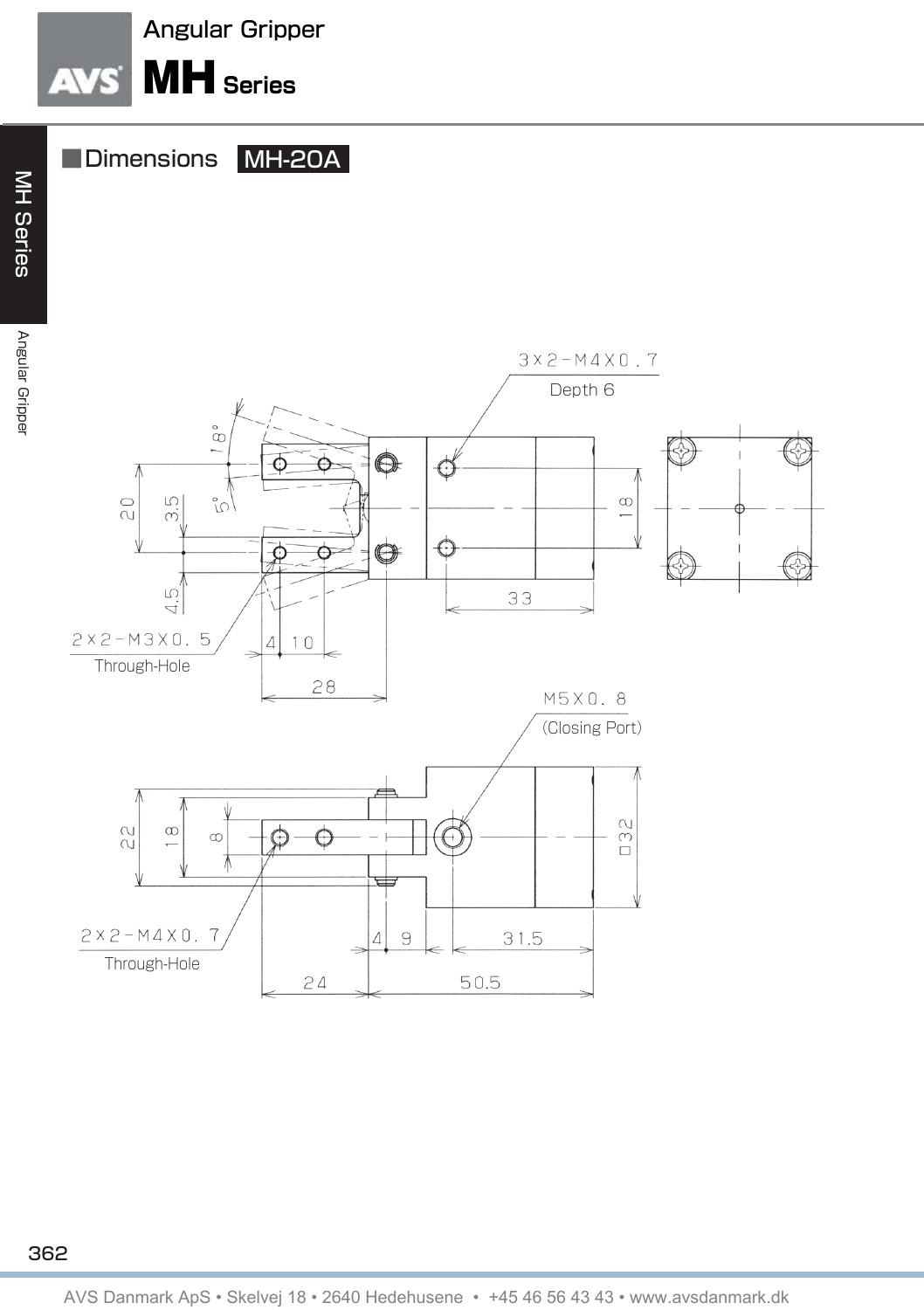